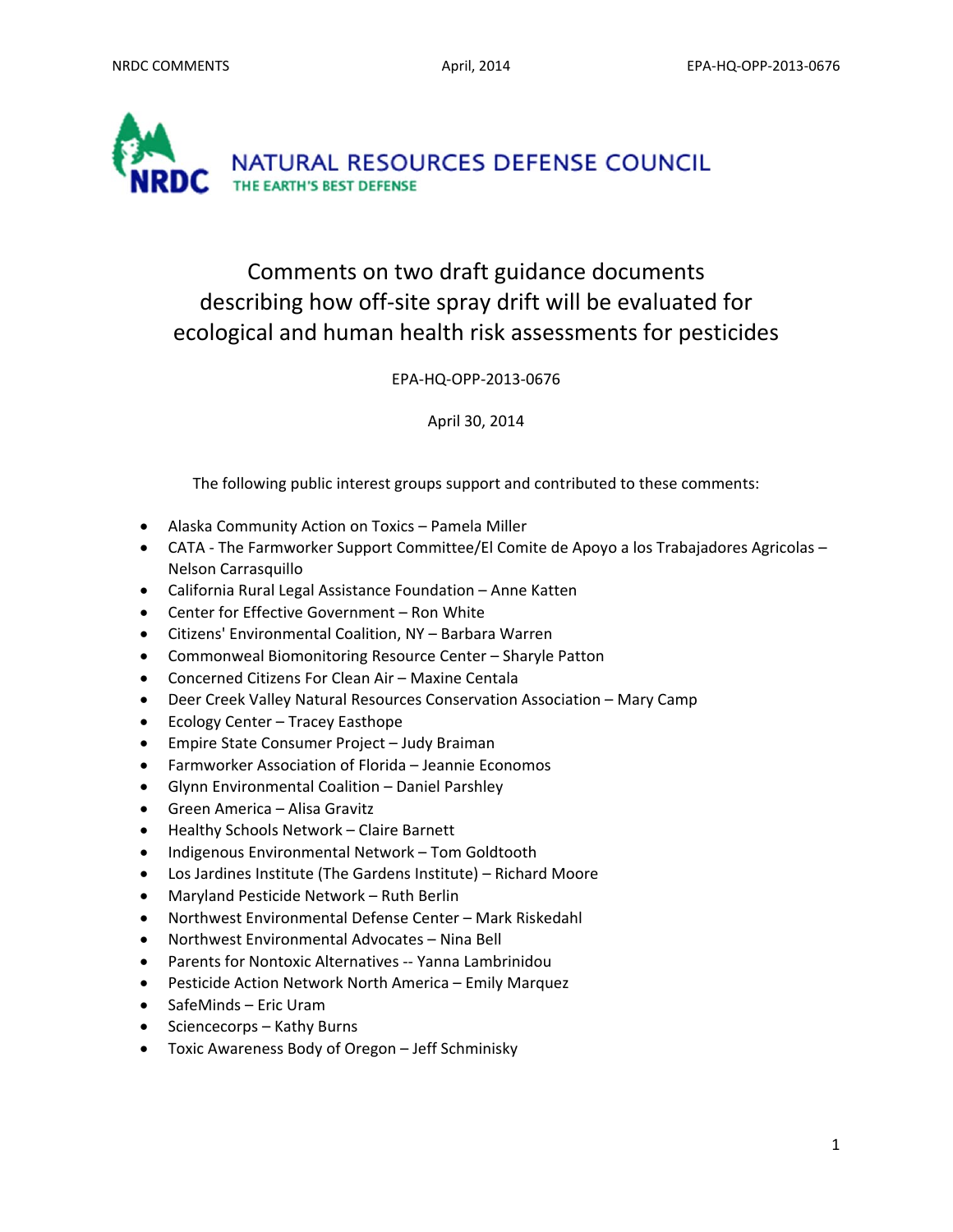The Natural Resources Defense Council (NRDC) is a national, non‐profit environmental organization of lawyers, scientists, and other professionals. NRDC presents these comments on behalf of our 1.3 million members and online activists. NRDC does not have any financial interest in the topic of these comments.

These comments address the following documents:

EPA‐HQ‐OPP‐2013‐0676‐0001; FR Notice

EPA‐HQ‐OPP‐2013‐0676‐0002; Guidance on Modeling Offsite Deposition of Pesticides Via Spray Drift for Ecological and Drinking Water Assessments (November 1, 2013)

EPA‐HQ‐OPP‐2013‐0676‐0003; Residential Exposure Assessment Standard Operating Procedures. Addenda 1: Consideration of Spray Drift

EPA‐HQ‐OPP‐2013‐0676‐0004; Use of AgDRIFT and AGDISP in OPP Risk Assessments

#### **OVERALL COMMENTS ON THE MODELS**

#### *OPP should evaluate the AgDRIFT and AGDISP models according to CREM recommendations.*

OPP should show how it has followed the recommendations and guidance of the EPA Council for Regulatory Environmental Modeling (CREM) to evaluate the model uncertainties, limitations, and appropriate applications using the CREM model evaluation tools. OPP should make this analysis publicly accessible. On the EPA website, the basic description of CREM states that, "Given the crucial role that models play in informing regulatory decision making, the EPA established the Council for Regulatory Environmental Modeling (CREM) in 2000 in an effort to improve the quality, consistency and transparency of the models for environmental decision making." EPA established CREM for the purpose of evaluating environmental models, and their approach should be incorporated by EPA OPP.

Use of models by the EPA should be to fill in data gaps when trying to set protective regulations, but not to overturn observations from laboratory, environmental monitoring, epidemiologic, or other relevant scientific studies.

Models can be highly subjective, and therefore correspondence from models developed by different sectors should be considered. Results from models are similar to a critical review of the overall scientific literature, in that they incorporate the results of many studies to generate an overall summary of the data. As such, models can be highly subjective, depending on the bias of the sponsor and any financial interests they may have in the regulations that may result. The scientific journals have recognized this reality, and many have strict guidelines against allowing financial interested parties to write scientific review papers.

The underlying assumptions that are used to build the model framework, and are used to define the parameters of the model, should be stated. We suggest that thorough documentation be provided of the underlying assumptions that are used to build the model framework, and are used to define the parameters of the model. Model parameters are terms in the model that are fixed during a model run or simulation, but can be changed in different runs to conduct sensitivity analysis or calibrate the model.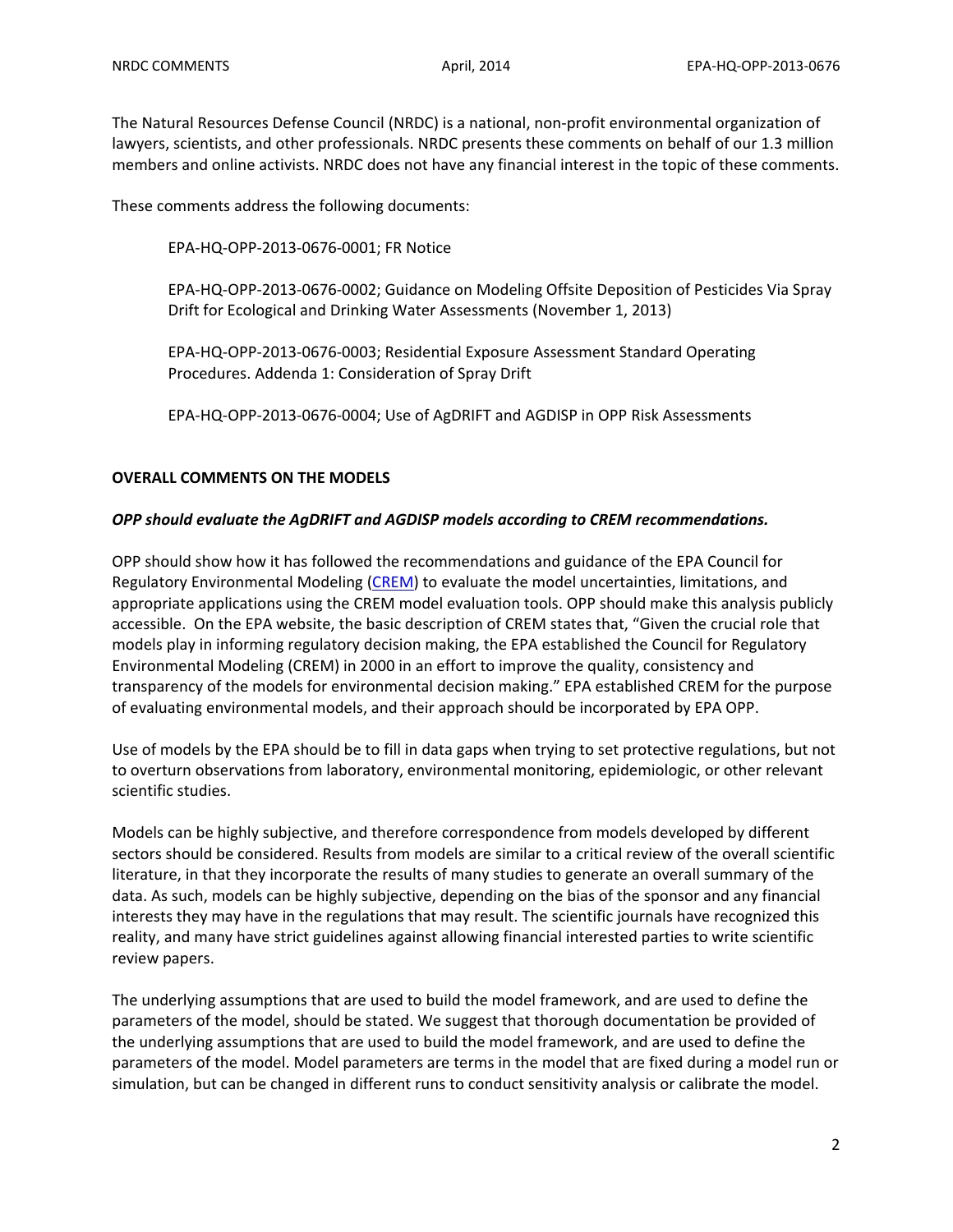Parameters can be quantities estimated from sample data to characterize a statistical population, or known mathematical constants.

Any known limitations in the model should be stated, and thorough documentation should be provided.

Appropriate uses, and inappropriate uses, of the model should be stated, and thorough documentation should be provided.

Results of uncertainty and sensitivity analysis and validation tests should be provided. Sensitivity analysis evaluates the effects of changes in input values or assumptions on a model's results. Uncertainty analysis investigates the effects of database uncertainties, uncertainty associated with model parameter assumptions, uncertainty regarding appropriate application of the model, and other potential sources of error in the model. Structural uncertainty in the model can be addressed by comparing the ability of different model frameworks to model the same data sets, resulting in a quantitative range of uncertainty. If such comparisons have been done, these results should be documented. Comparing the ability of a model to handle multiple data sets, and comparing multiple models to handle the same data sets can test the uncertainty associated with a model. The resulting quantitative range of uncertainty should be documented.

Variability results from the inherent randomness of certain input parameters, such as fluctuations in seasonal conditions or genetic variances among populations. Variability in model parameters is largely dependent on the extent to which input data has been aggregated. While variability may not be able to be reduced, in should be characterized and represented to the public and stakeholders.

Model corroboration describes all the methods, both qualitative and quantitative, for evaluating the degree to which a model corresponds to reality. Any tests for model corroboration that have been performed should be documented, along with the results.

Application niche of the model should be stated. The application niche for a particular model is the set of conditions under which the use of the model is scientifically defensible.

Proprietary models must be extremely well documented, when used. EPA legally may not rely on a proprietary model without providing substantial detail about its built‐in assumptions and calculation methodologies. As the D.C. Circuit has held, "EPA has undoubted power to use predictive models so long as it explains the assumptions and methodology used in preparing the model and provides a complete analytic defense should the model be challenged." $1$  In so doing, EPA can keep proprietary data confidential, but must provide enough information about the underlying facts supporting its decision to the public to show that it has engaged in reasoned decision making.<sup>2</sup> We support the CREM recommendations that proprietary models be accompanied by comprehensive, publicly available documentation that describes the conceptual and theoretical basis for the model, the process used to

<sup>1</sup> *Appalachian Pwr. Co. v. EPA*, 249 F.3d 1032, 1052 (D.C. Cir. 2001) (internal punctuation and quotations omitted).

<sup>2</sup> *See NRDC v. Thomas*, 805 F.2d 410, 418 n.13 (D.C. Cir. 1986) (rejecting challenge to confidential data where EPA "combine[d] the data from the confidential reports . . . and plot[ted] them on a graph that was made part of the public record . . . then discussed the plotted data at some length").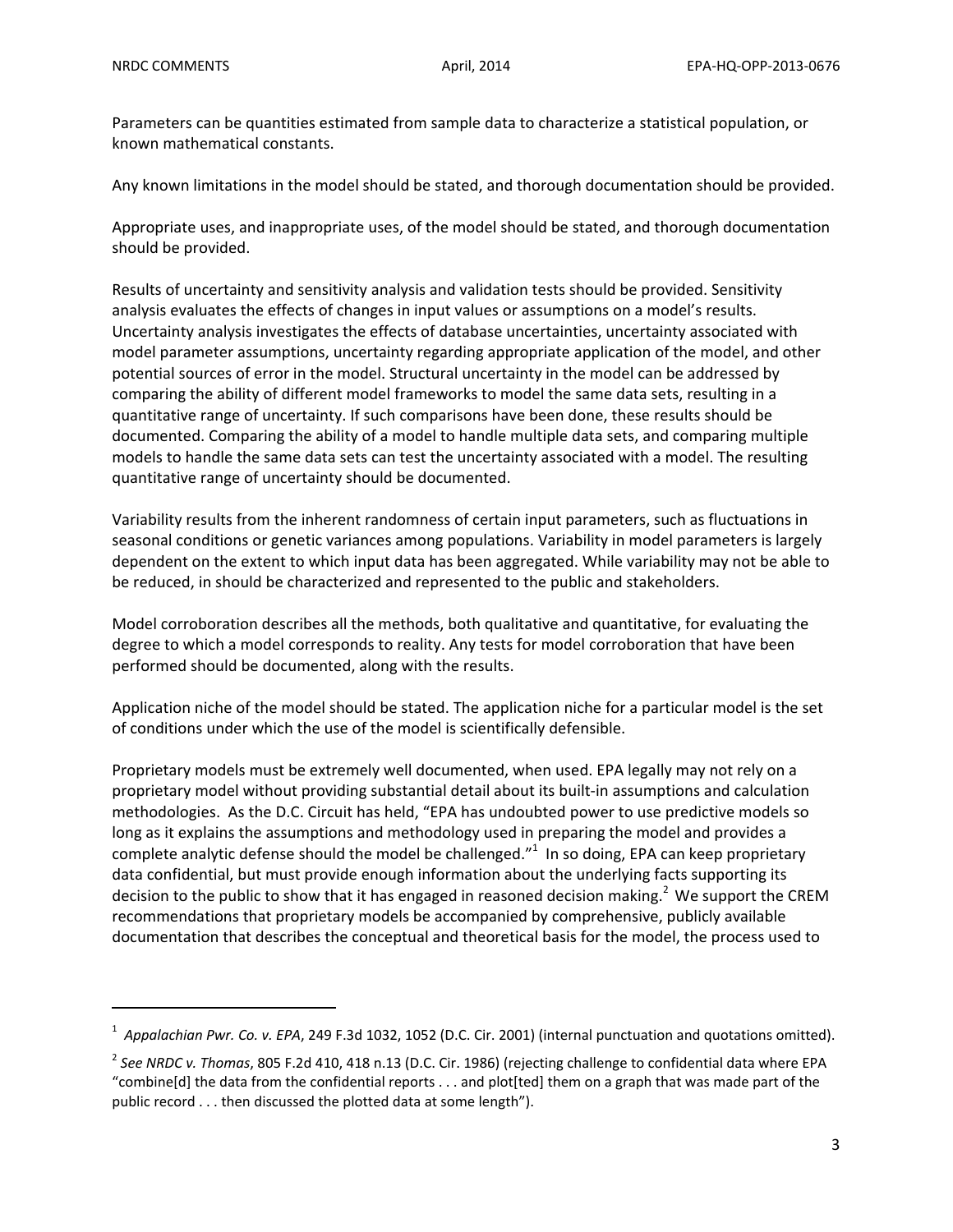evaluate the model, and access to input and output data such that the public can replicate results derived from the model. $3$ 

If OPP has evaluated the AgDRIFT and AGDISP models using CREM parameters, where can the public find this information? If OPP has not evaluated the models using CREM parameters, why not? Will OPP do this in a publicly transparent way, providing thorough documentation of its review?

The need to make EPA regulatory decisions as transparent as possible, and to allow others to reproduce EPA calculations and derivation of numbers, is essential to elevating the public confidence in EPA assessments. All models used to inform regulatory decisions should be accompanied by comprehensive, publicly available documentation that describes the conceptual and theoretical basis for the model, the process used to evaluate the model, and access to input and output data such that the public can replicate results derived from the model.

# **SPECIFIC COMMENTS ON THE MODELS**

# *The following comments are specific to the EPA Guidance on Modeling Offsite Deposition of Pesticides Via Spray Drift for Ecological and Drinking Water Assessments.*

*EPA should not presume negligible spray drift in the absence of reliable evidence to support its presumption.* Lines 84‐88 – EPA states that it assumes that spray drift is negligible for those application methods and materials for which it does not have data, including applications of dry materials, drip chemigation, and for applications with hand held or back pack sprayers. It seems highly likely that applications with these methods will result in some spray drift, and without reliable data one way or the other EPA should not assume that drift is "negligible". For example, hand spray guns allow the applicator to alter both the spray pressure and the droplet size, both of which can alter drift potential. Hand spray guns can deliver a high-pressure stream to treat trees and shrubs, which seems likely to lead to off-site drift. Is EPA in the process of collecting these data and making it public? If not, what is the basis for EPA's decision to presume negligible spray drift from these methods?

Line 159: EPA should require that any changes to the input parameters be clearly and publicly noted, along with a statement showing exactly how this alters the output, and whether it makes the output more or less protective of the environment and human health.

Figure 3: EPA provides guidance to compare the amount of spray drift to a calculated Level of Concern (LOC). However, the guidance should also prevent spray drift that lead to damage to crops, damage to fish or wildlife or their habitat (even if the LOC is not exceeded), or illness in humans and domesticated animals. In addition, EPA's guidance should prevent a situation in which adverse outcomes can reasonably be anticipated, such as an application that might drift onto a school yard, whether or not any children are present at the time of the application. Spray drift exposures that are in excess of a tolerance, water quality criterion, maximum contaminant level, or other appropriate regulatory benchmark should also be prevented. For example, currently, Indiana regulations state: "A person may not apply a pesticide in a manner that allows it to drift from the target site in sufficient quantity to cause

 3 The Council for Regulatory Environmental Modeling. Draft Guidance on the development, evaluation, and application of regulatory environmental models. November, 2003.

http://www.epa.gov/osp/crem/library/CREM%20Guidance%20Draft%2012\_03.pdf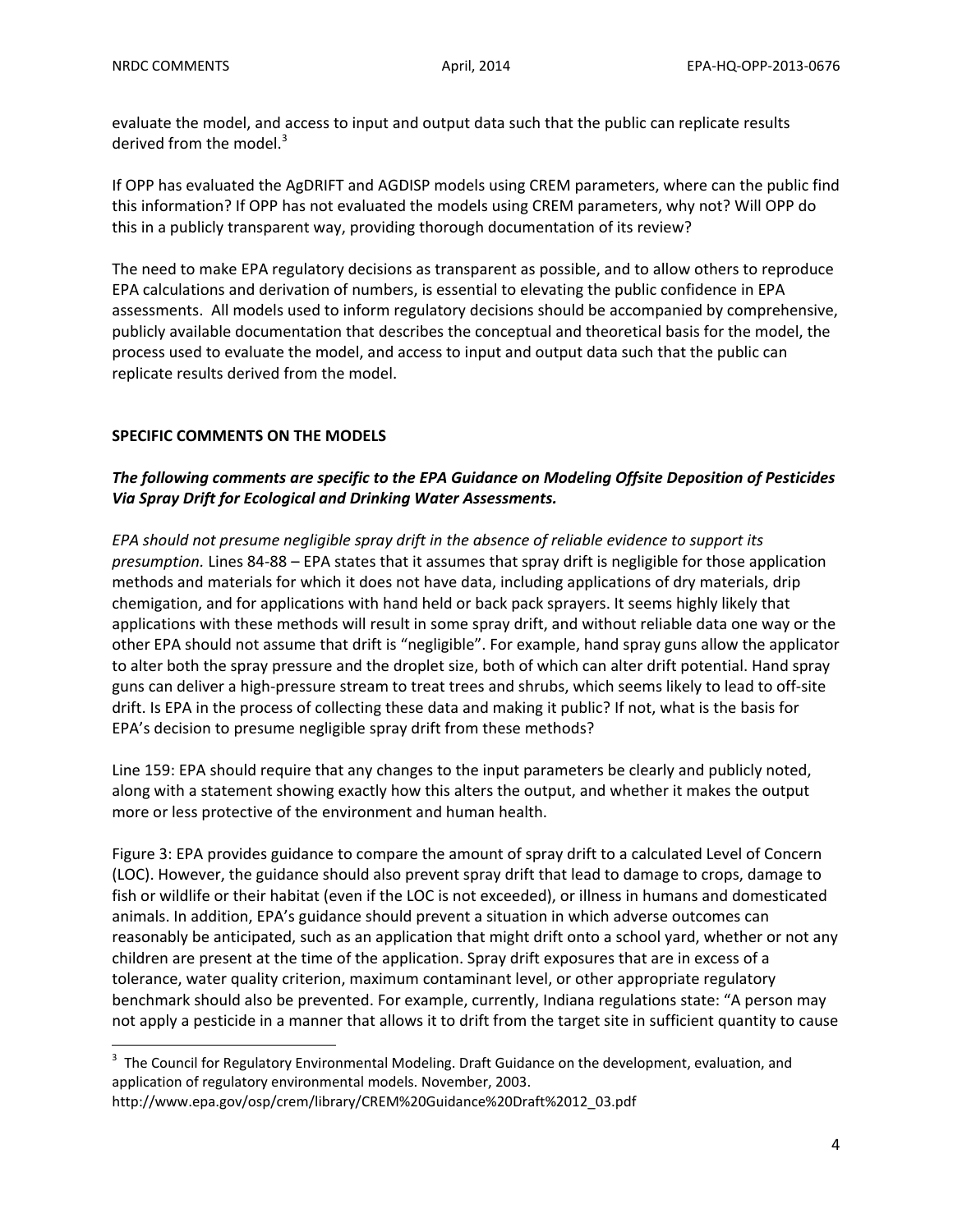harm to a non-target site." "Sufficient Quantity to Cause Harm" means an amount of pesticide that results in any of the following:

(A) Pesticide residues in excess of tolerances or standards

(B) Documented health, illness, stunting, deformation, discoloration; or other effects that are detrimental to the non-target site.

This level of prevention is more stringent than the weak and limited consideration of LOC exceedances only.

#### *The following comments are specific to the EPA Guidance on Residential Exposure Assessment Standard Operating Procedures*

The paucity of toxicity data on inhalation exposures, the effects of simultaneous exposures to multiple pesticides, and the variability among different people in their sensitivity to pesticide exposure makes it impossible for EPA to definitively determine the extent of potential adverse effects from spray drift. In addition, epidemiological studies showing statistically significant adverse effects on humans are routinely omitted from risk assessments. This calls into question the validity of the toxicological endpoints selected by EPA. People living close to pesticide application sites and/or working with pesticides have significantly higher exposures than the average person and drift controls should protect these people as well. $4$ 

This is an environmental justice issue as communities near agricultural areas are predominantly low‐ income and minority. For farmworkers nationwide in 2001, about 83% identify as Latino and 30% had a total family income below federal poverty guidelines.<sup>5</sup> A significant issue that is not often adequately addressed is the pesticide drift exposures on tribal lands and tribal members living near agricultural areas. American Indian and Alaskan Native reservation communities maintain a close relationship to the land, water, and subsistence diets. According to the mandate set forth in Executive Order 12898, EPA must take steps to address disproportionate impacts on minority and low-income populations.

#### **OVERALL COMMENTS ON SPRAY DRIFT**

#### *Chemical trespass should be prevented*

Any amount of chemical that drifts away from the application site and makes its way into other fields, including organic fields, homes, residential gardens and yards, schools, or workplaces is potentially problematic and should be regulated as such. Neither the registrants nor EPA know the long‐term effects of exposure to small amounts of spray drift many times per year, year after year, to many different chemicals. It is impossible to say that harm will not occur from low levels of off‐target spray drift that may land near schools, yards, parks and homes. Many types of harm that have been linked to

 $<sup>4</sup>$  Dalvie MA, Sosan MB, Africa A, Cairncross E, London L. Environmental monitoring of pesticide residues from</sup> farms at a neighbouring primary and pre-school in the Western Cape in South Africa. Sci Total Environ. 2014 Jan 1;466‐467:1078‐84.

Gemmill A, Gunier RB, Bradman A, Eskenazi B, Harley KG. Residential proximity to methyl bromide use and birth outcomes in an agricultural population in California. Environ Health Perspect. 2013 Jun;121(6):737‐43.

<sup>&</sup>lt;sup>5</sup> U.S. Department of Labor, Findings from the National Agricultural Workers Survey (NAWS) 2001-2002: A demographic and employment profile of United States farm workers, Research Report No. 9 (March 2009)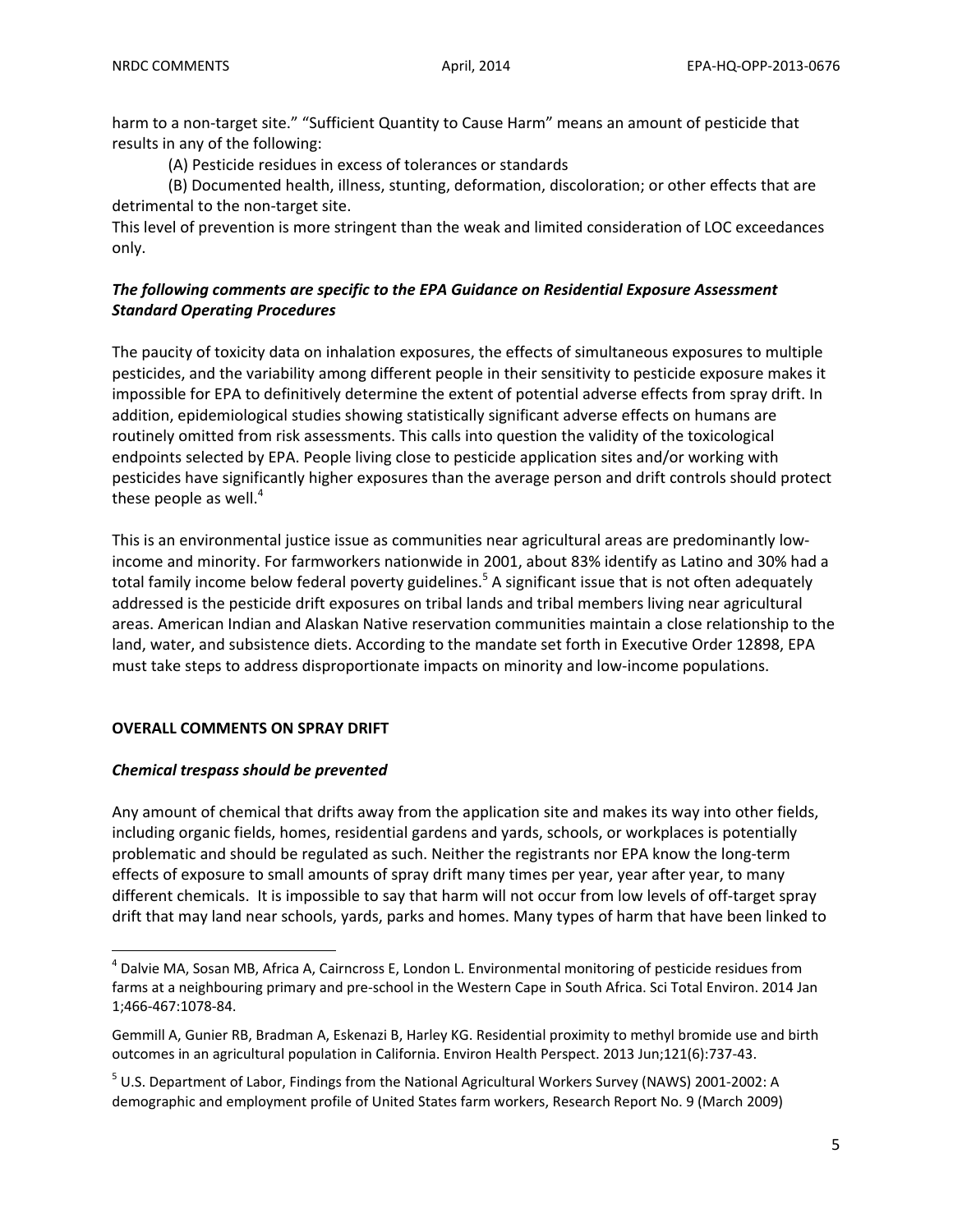chemical exposures may take time to manifest as something recognizable as harm, such as cancer, Parkinson's disease, or birth defects.<sup>67</sup> In light of these unknowns, EPA should not endorse any level of off-target pesticide particle movement as acceptable.

The idea of accepting toxic drift as inevitable takes a narrow view of pest control. There are many ways to prevent toxic spray drift from impinging on neighboring properties, most notably by use of biological and cultural pest control methods wherever possible, by restricting the use of spray or blower technologies in the application of pesticides, by using the wind to ensure that off‐target areas are not contaminated with pesticide spray, and by using substantial buffer zones around target areas. Neighboring properties should not be required to accept any level of chemical trespass.

#### *Buffer Zone Protections for Pesticide Sprays Adjacent to Farms*

Anyone residing on a farm adjacent to spraying can be subject to spray drift incidents, sustaining damages to livelihood as well as exposure to pesticide residues. Requiring buffer zones of those who might cause spray drift damage or exposures ensure that the applicator's actions are less likely to impact those around them, though groundwater contamination can still occur.

EPA, working together with the USDA, should institute and enforce standards adequately protecting neighboring farms – both conventional and organic ‐ from pesticide drift of applications on adjacent property and should incorporate such standards into the current Guidances. Alternatively, EPA should immediately publish a separate Draft Guidance governing the economic livelihood and liability concerns related to spray adjacent to organic and conventional farms.

Organic farmers impacted by chemical drift bear heightened financial losses due to the special nature and premium prices of their crops, potentially causing severe damage to their livelihood and the quality of their land (i.e., chemical‐free). Reports and news articles demonstrate these impacts occur often, but compensation is not easily obtained.<sup>8</sup> Organic farms can lose their organic status for several years after such events occur currently, the burden falls on organic farmers to establish buffer zones to protect their land from exposure to chemical pesticides. It is more reasonable to require buffer zones of those using these hazardous chemicals to ensure their actions minimize the impact on those around them, including organic farmers.

At a minimum and immediately, pesticide applicators should be required to take the steps outlined by the Purdue University Extension service. $9$  Those steps include making a proactive determination whether and where organic farms are located adjacent to the spray area, and updating that

 $^6$  Grandjean P, Landrigan PJ. Neurobehavioural effects of developmental toxicity. Lancet Neurol. 2014 Mar;13(3):330‐338. doi: 10.1016/S1474‐4422(13)70278‐3. Epub 2014 Feb 17. Review.

<sup>7</sup> Roberts JR, Karr CJ; Council On Environmental Health. Pesticide exposure in children. Pediatrics. 2012 Dec;130(6):e1765‐88. doi: 10.1542/peds.2012‐2758. Epub 2012 Nov 26. Erratum in: Pediatrics. 2013 May;131(5):1013‐4.

<sup>8</sup> *See, e.g.,* Pesticide Drift: Response and Compensation, found at *http://practicalfarmers.org/farmer‐ knowledge/farminar‐archive/pesticide‐drift‐response‐and‐compensation/* and a compilation of Iowa drift incidents at *http://practicalfarmers.org/blog/2014/01/17/idals‐case‐file‐summary‐pesticide‐drift‐2008‐2012/.*

<sup>9</sup> Elizabeth Maynard, Bryan Overstreet, and Jim Riddle, *Driftwatch: Watch Out for Pesticide Drift and Organic Production*, Purdue University, 2012, *found at* https://www.extension.purdue.edu/extmedia/HO/DW‐1‐W.pdf.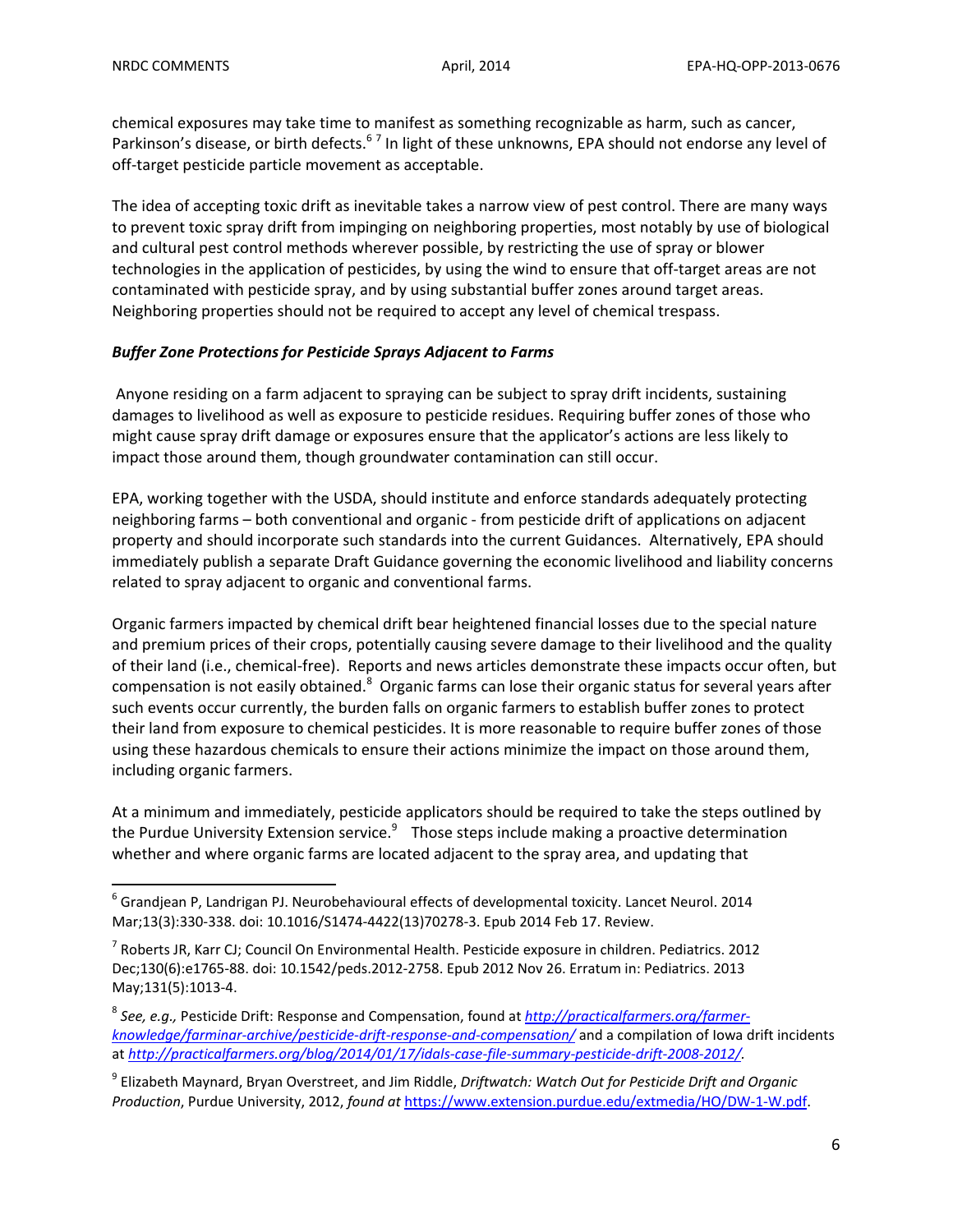determination on a regular basis. Wind speed and direction should be carefully monitored throughout the spray application. Additionally, EPA/USDA could establish an online buffer calculator or app to show what added buffers are necessary in particular meteorological conditions and when no spray is allowed at all. Such an online calculator/app is currently available in Canada and could be used as a template.<sup>10</sup> The NOAA directives related to this in critical vulnerable areas are discussed below.

#### *Threatened, endangered, and candidate species should be protected*

Pesticides and other chemicals are transported through the air and may later be deposited on non‐ target land and into waterways, affecting threatened, endangered, and candidate aquatic species identified under the Endangered Species Act (ESA). For example, the National Marine Fisheries Service (NMFS) point out that orthophosphate insecticides were detected in two Oregon streams, Hood River and Mill Creek, following periods of chemical applications on orchard crops, and may be related to atmospheric drift, mixing operations, or other aspects of pesticide use. Six biological opinions ("BiOps") completed pursuant to the ESA in 2008‐2012 by NMFS for 28 insecticides, herbicides, and fungicides, addressed their entry into surface waters through spray drift. See NOAA Fisheries, Pesticide Consultations with EPA, available at http://www.nmfs.noaa.gov/pr/consultation/pesticides.htm.

Among NMFS' basis for finding that application of some pesticides in accord with EPA labels issued under the Federal Insecticide, Fungicide, and Rodenticide Act (FIFRA) would cause "jeopardy" and/or "destruction or adverse modification of critical habitat" was drift and runoff of pesticides from areas of intensive urban and agricultural development. As a result, the NMFS BiOps contained mandatory "reasonable and prudent alternatives" including requirements to prevent or limit the effects of pesticide drift on threatened and endangered salmonids. For example, NMFS required the use of no‐application riparian buffers, prohibitions on pesticide use over specified wind speeds, an order of application to commence nearest aquatic habitat and proceed away from the habitat, agricultural vegetated buffers, and limits on pesticide application based on soil moisture levels.

# *EPA should test the efficacy of its labels*

EPA does not currently conduct user testing of labels to observe whether or not the intent of EPA's control measures is understandable by applicators. To assess label effectiveness as a means of communicating important safety and use information, it would be necessary for EPA to carry out statistically valid field surveys that observe applicator interpretation and understanding of pesticide label instructions. It is difficult to anticipate the myriad ways that people can misinterpret a statement until you've actually observed their behavior and queried their understanding. One only has to note the range of mistakes people make in the application of pesticides and the associated adverse effects to see the inadequacy of the current approach that assumes perfect understanding of pesticide labels.

#### *Penalties are an important disincentive for non‐compliance*

We agree that education and training are important components of a program to reduce drift. We also point out that substantial penalties for violations are an important component of a program to ensure applicator compliance and should be incorporated into US EPA's enforcement program.

 <sup>10</sup> See at http://www.hc-sc<u>.gc.ca/cps-spc/pest/agri-commerce/drift-derive/calculator-calculatrice-eng.php</u>.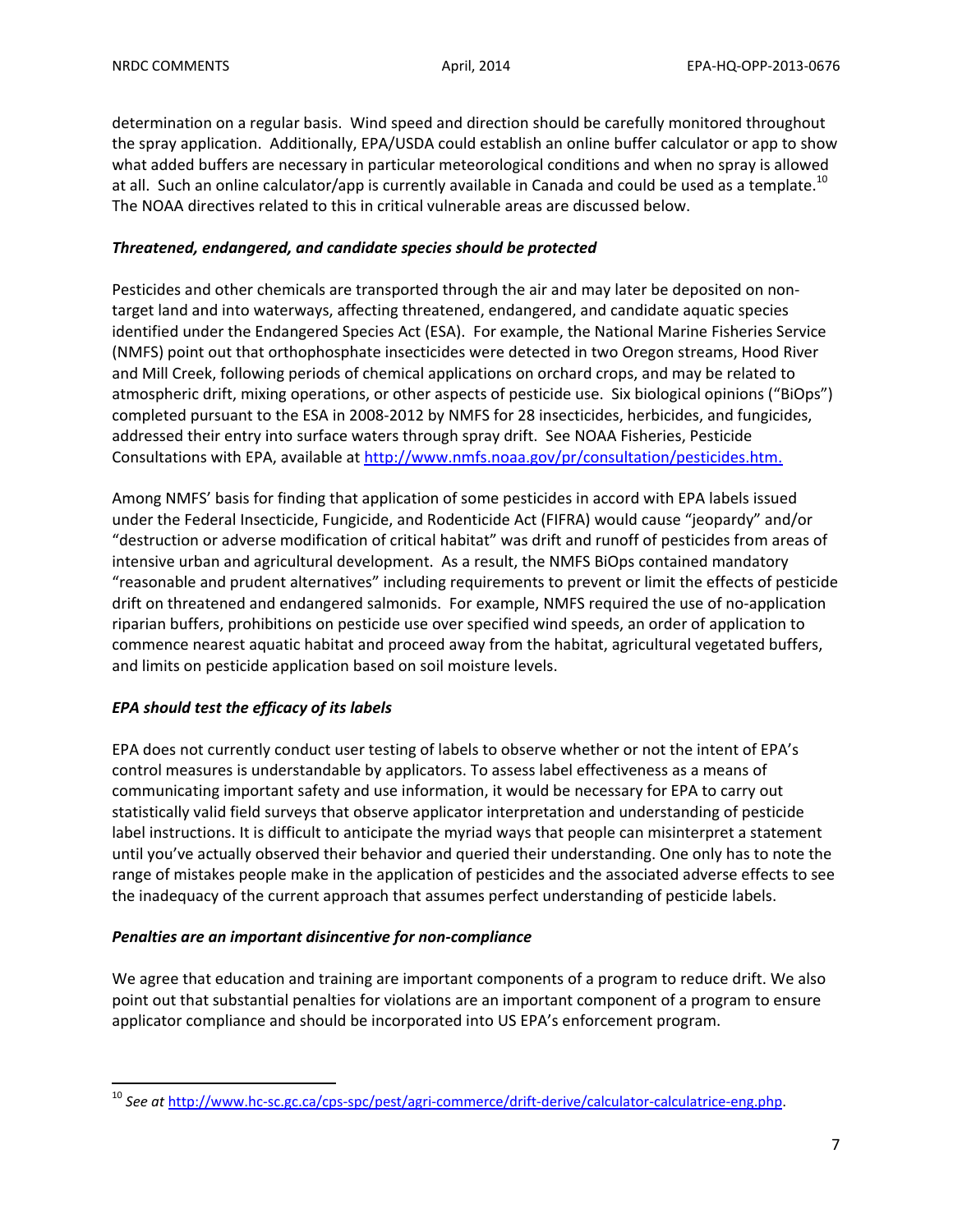#### *Drift Reduction Technology should be mandated*

Advances in drift reduction technology (DRT) are a promising way to reduce spray drift over the long run. EPA's DRT project is intended to increase the adoption of DRTs by developing a standardized evaluation process so that incentives can be developed through government programs and through acknowledgement on pesticide labels. The adoption of new technologies will occur more rapidly if there are appropriate incentives for use, and disincentives for failures. EPA should conduct an assessment of the efficacy of those technologies and the economic impacts of their adoption, as a demonstration of the technology verification protocol under development. We are also concerned that EPA is incentivizing the use of new technologies to spray in conditions (wind speed, as an example) that currently exceed recommended standards, or to allow use of higher application rates than would otherwise be permitted, or to reduce the width of a required buffer zone. This is unacceptable and would almost certainly lead to even more harm from drift than we currently have now because it would be abused to push the limits of conditions under which applications could legally be made.

### *EPA should truth‐test its drift reduction recommendations with real‐world data and evidence.*

EPA should strengthen the collection, use, and public availability of information regarding real world effects of its regulatory approaches, especially labeling, including: 1) collecting objective monitoring data of water quality and other environmental receptors, 2) information on enforcement actions by state regulatory agencies, 3) incident databases (including both proper use and misuse incidents), and 4) assessments of users' understanding of label statements. EPA should particularly emphasize the collection of data that are valid, robust, and publicly available. EPA should also work with stakeholders to identify and resolve information technology issues that might impede the collection of these types of data. By strengthening the use of these additional sources of information, the workgroup intends for EPA to evaluate, first, whether the data demonstrate that existing regulatory requirements are being successful in preventing harm from spray drift, as anticipated when EPA imposed them. In doing so, EPA should consider how the information not only sheds light on EPA assessments of individual pesticide chemicals but also what it indicates about the overall impact of pesticide use. Second, if the analysis of this information indicates that harm is occurring, EPA should attempt to discern the reasons that the existing regulatory requirements have failed to produce the expected levels of protection.

# *Avoid direct exposure to people from spray drift*

EPA should require at least 24‐hour advance written notification of all residents, workers and property owners within 1/4 mile of the application site so they may take action to protect themselves and their families from potential harm. Information provided should include anticipated date and time of application, name of the pesticide product, a list of active ingredients and other "inert" ingredients, and a copy of the Material Safety Data Sheet (MSDS) for the pesticide product(s) being sprayed.

# *EPA should not disregard volatilization of pesticide in its definition of spray drift*

EPA specifically defines spray drift as not including pesticide movement by volatility (FR Notice at 4691, Section I.D) However, attempts to reduce harm from off‐site airborne pesticide movement through management of spray drift alone will be inadequate to address the issue of harm from drift. Volatilization drift is a major component of drift for volatile and semi‐volatile pesticides (vapor pressure > 10‐6 mm Hg) that contributes substantially to human and wildlife exposures and harm through inhalation. With a few exceptions, EPA does not yet routinely evaluate bystander inhalation exposures